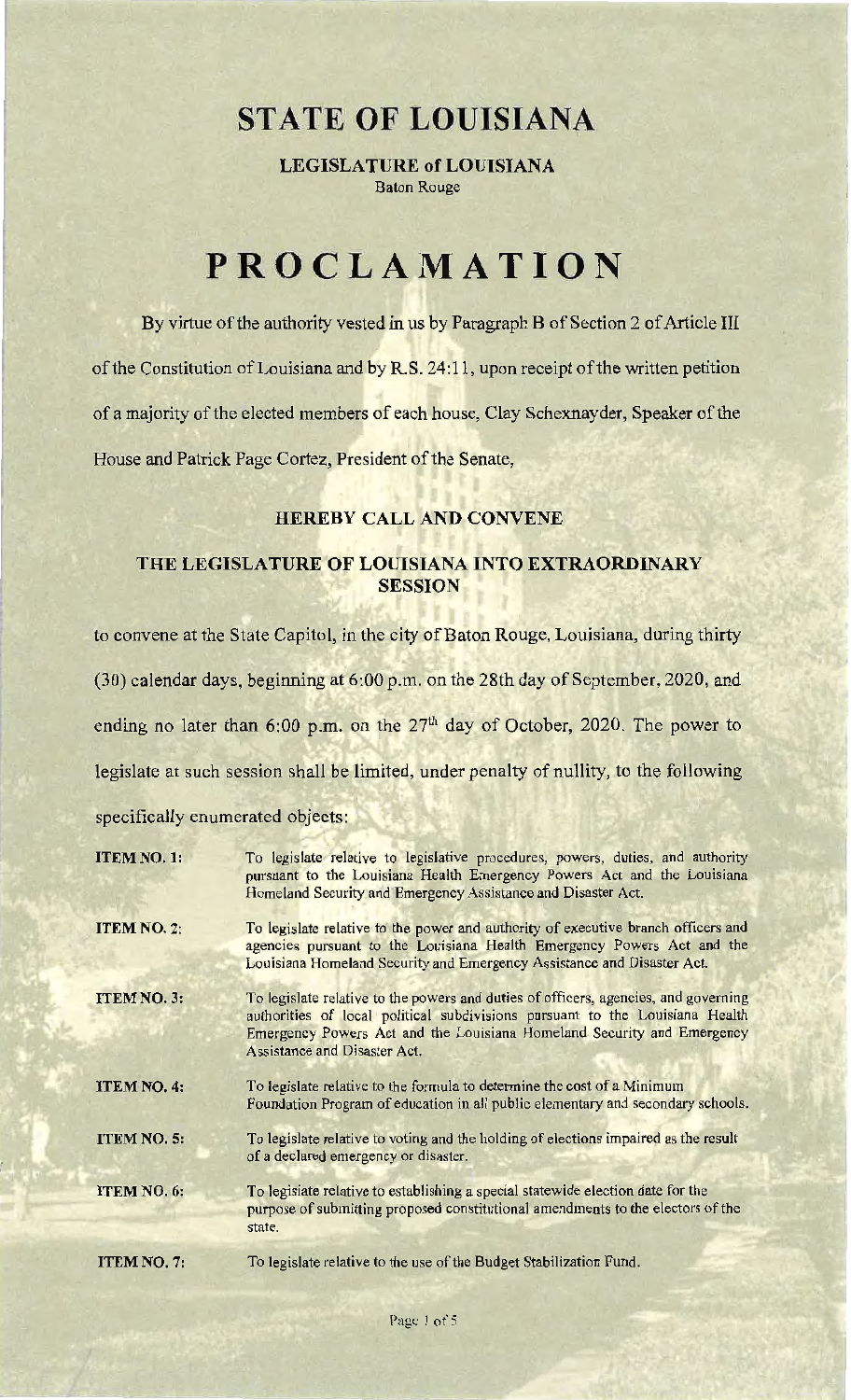| <b>ITEM NO. 8:</b>  | To legislate relative to the Unemployment Trust Fund.                                                                                                                                                                                                                      |
|---------------------|----------------------------------------------------------------------------------------------------------------------------------------------------------------------------------------------------------------------------------------------------------------------------|
| <b>ITEM NO. 9:</b>  | To authorize the state to incur debt or issue bonds to provide relief from a natural<br>catastrophe or a declared emergency or disaster; to create funds for the deposit of<br>such proceeds; and to provide for appropriation, use, and distribution of such<br>proceeds. |
| <b>ITEM NO. 10:</b> | To legislate relative to making appropriations for the ordinary operating expenses<br>of state government for Fiscal Year 2020-2021.                                                                                                                                       |
| <b>ITEM NO. 11:</b> | To legislate relative to making supplemental appropriations and reductions for<br>the ordinary operating expenses of state government for Fiscal Year 2020-2021.                                                                                                           |
| <b>ITEM NO. 12:</b> | To appropriate funds out of the State General Fund to fund the expenses of the<br>2020 Second Extraordinary Session of the Legislature and to provide other<br>supplemental appropriations.                                                                                |
| <b>ITEM NO. 13:</b> | To legislate relative to appropriating funds for the expenses of the legislature for<br>Fiscal Year 2020-2021.                                                                                                                                                             |
| <b>ITEM NO. 14:</b> | To legislate relative to appropriating funds for the expenses of the judiciary for<br>Fiscal Year 2020-2021.                                                                                                                                                               |
| <b>ITEM NO. 15:</b> | To legislate relative to the capital outlay budget, and the capital outlay program<br>and procedures.                                                                                                                                                                      |
| <b>ITEM NO. 16:</b> | To legislate relative to the transfer, dedication, deposit, use, and creation of funds<br>in the state treasury.                                                                                                                                                           |
| <b>ITEM NO. 17:</b> | To legislate relative to appropriating funds received from the Coronavirus Aid,<br>Relief, and Economic Security Act, also known as the CARES Act.                                                                                                                         |
| ITEM NO. 18:        | To legislate relative to the Main Street Recovery Program, the Frontline Worker<br>and COVID-19 Hazard Pay Rebate Program, and local government Corona Virus<br>Relief funding.                                                                                            |
| <b>ITEM NO. 19:</b> | To legislate relative to Act 311 of the 2020 Regular Session of the Legislature.                                                                                                                                                                                           |
| ITEM NO. 20:        | To legislate relative to Act 10 of the 2020 First Extraordinary Session of the<br>Legislature.                                                                                                                                                                             |
| <b>ITEM NO. 21:</b> | To legislate relative to Act 12 of the 2020 First Extraordinary Session of the<br>Legislature.                                                                                                                                                                             |
| <b>ITEM NO. 22:</b> | To legislate relative to legislative oversight of the awarding of state contracts<br>during a declared emergency or disaster.                                                                                                                                              |
| <b>ITEM NO. 23:</b> | To legislate relative to establishing reporting requirements for businesses using<br>service providers.                                                                                                                                                                    |
| <b>ITEM NO. 24:</b> | To legislate relative to classification of employees and independent contractors.                                                                                                                                                                                          |
| <b>ITEM NO. 25:</b> | To legislate relative to the continuity of government.                                                                                                                                                                                                                     |
| <b>ITEM NO. 26:</b> | To legislate relative to tax credits, incentives, rebates, exclusions, exemptions,<br>deferments, and abatements to provide relief during declared states of emergency<br>and disaster.                                                                                    |
| <b>ITEM NO. 27:</b> | To legislate relative to federal funds received in response to declared states of<br>emergency and disaster.                                                                                                                                                               |
| <b>ITEM NO. 28:</b> | To legislate relative to public health emergencies.                                                                                                                                                                                                                        |
| <b>ITEM NO. 29:</b> | To legislate relative to administrative procedure and rulemaking during a declared<br>state of emergency or disaster.                                                                                                                                                      |
| ITEM NO. 30:        | To legislate relative to the certain unemployment taxes, surtaxes, and<br>assessments.                                                                                                                                                                                     |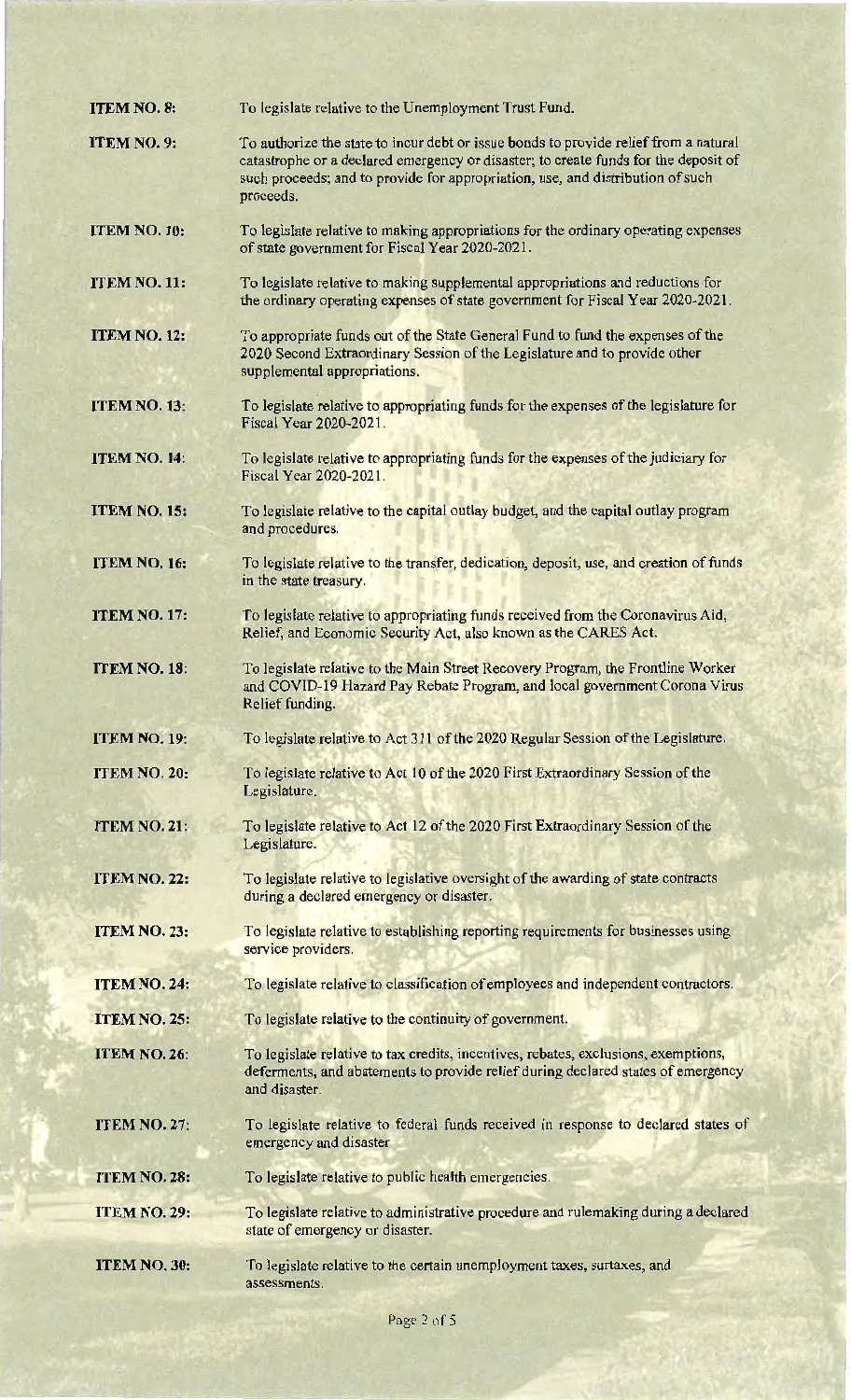| <b>ITEM NO. 31:</b> | To legislate relative to capital outlay feasibility studies and a schedule of<br>submission.                                                                                                                                                   |
|---------------------|------------------------------------------------------------------------------------------------------------------------------------------------------------------------------------------------------------------------------------------------|
| <b>ITEM NO. 32:</b> | To legislate relative to the licensing requirements, fees, and permits for certain<br>businesses.                                                                                                                                              |
| <b>ITEM NO. 33:</b> | To legislate relative to the distribution or allocation of the hotel and motel<br>occupancy tax proceeds for Jefferson Parish.                                                                                                                 |
| <b>ITEM NO. 34:</b> | To legislate relative to severance taxes involving certain agricultural and timber<br>products due to a declared state of emergency or disaster.                                                                                               |
| <b>ITEM NO. 35:</b> | To legislate relative to the imposition of certain fees, fines, or other penalties on<br>food service establishments and other establishments serving alcoholic beverages<br>during a declared emergency or disaster.                          |
| ITEM NO. 36:        | To legislate relative to extra-curricular activities in public and nonpublic schools<br>during a declared emergency or disaster.                                                                                                               |
| <b>ITEM NO. 37:</b> | To legislate relative to an audiology and speech-language pathology Interstate<br>Compact.                                                                                                                                                     |
| <b>ITEM NO. 38:</b> | To legislate relative to public and nonpublic utility regulation in response to a<br>declared emergency or disaster.                                                                                                                           |
| <b>ITEM NO. 39:</b> | To legislate relative to the creation of incentives for certain broadband providers<br>and the creation of the office of broadband.                                                                                                            |
| ITEM NO. 40:        | To legislate relative to testing, treatment, and prevention of COVID-19.                                                                                                                                                                       |
| <b>ITEM NO. 41:</b> | To legislate relative to the power and authority of the legislature to exercise its<br>powers, duties, and functions by alternative means during periods of declared<br>emergency or disaster.                                                 |
| <b>ITEM NO. 42:</b> | To legislate relative to certain statutory requirements governing public and<br>nonpublic schools and postsecondary education.                                                                                                                 |
| <b>ITEM NO. 43:</b> | To legislate relative to the modification or waiver of initial and continuing<br>eligibility requirements for awards to students pursuant to the Taylor Opportunity<br>Program for Students due to a period of declared emergency or disaster. |
| <b>ITEM NO. 44:</b> | To legislate relative to the Emergency Medical Services Personnel Licensure<br>Interstate Compact.                                                                                                                                             |
| <b>ITEM NO. 45:</b> | To legislate relative to an Interstate Medical Licensure Compact.                                                                                                                                                                              |
| <b>ITEM NO. 46:</b> | To legislate relative to private information of certain appointed and elected<br>officials.                                                                                                                                                    |
| <b>ITEM NO. 47:</b> | To legislate relative to authorizing the Plaquemine Port, Harbor and Terminal<br>District to apply for designation as a foreign trade zone.                                                                                                    |
| <b>ITEM NO. 48:</b> | To legislate relative to exceptions from the Code of Governmental Ethics for<br>certain members of local fire and police civil service boards and certain<br>associations representing such members.                                           |
| <b>ITEM NO. 49:</b> | To legislate relative to the issuance of bonds by the Louisiana International Gulf<br>Transfer Terminal Authority.                                                                                                                             |
| ITEM NO. 50:        | To legislate relative to the membership, terms, officers, quorum, reporting<br>practices, and vote requirements of the Louisiana International Gulf Transfer<br>Terminal Authority.                                                            |
| ITEM NO. 51:        | To legislate relative to the coastal management program, designees of the<br>secretary, and the prohibition of certain contracts.                                                                                                              |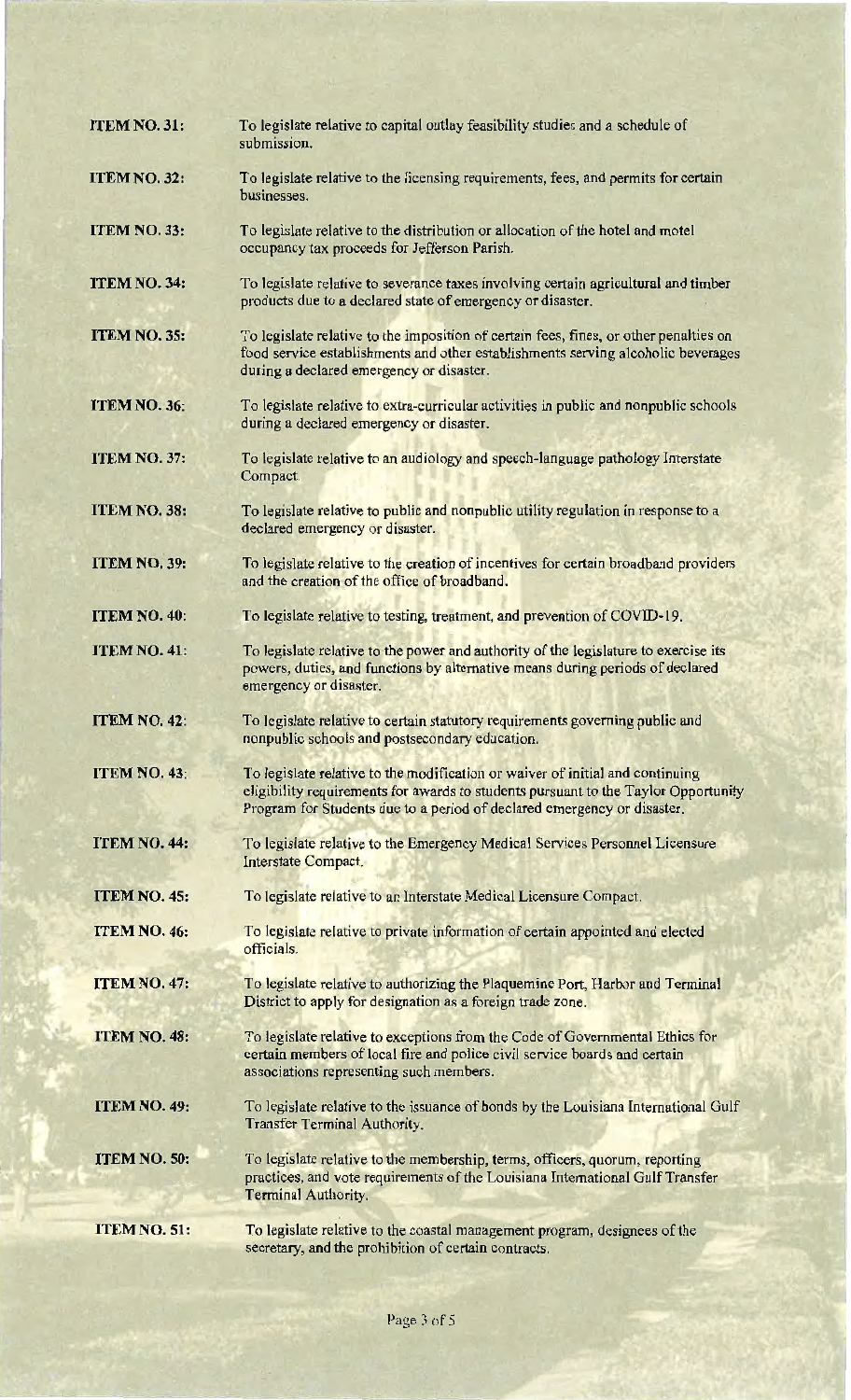| <b>ITEM NO. 52:</b> | To legislate relative to the fee structure and oversight of the in-service training<br>and educational programs for state employees by the Department of State Civil<br>Service.                                               |
|---------------------|--------------------------------------------------------------------------------------------------------------------------------------------------------------------------------------------------------------------------------|
| <b>ITEM NO. 53:</b> | To legislate relative to required formalities and procedures in connection with<br>certain actions and meetings under the Louisiana Business Corporation Act.                                                                  |
| ITEM NO. 54:        | To legislate relative to the sale or transfer of surplus property in Jackson Parish.                                                                                                                                           |
| <b>ITEM NO. 55:</b> | To legislate with regard to disadvantaged business enterprises and small business<br>outreach programs.                                                                                                                        |
| <b>ITEM NO. 56:</b> | To legislate relative to state sales and use tax exclusions for certain re-leases or<br>re-rentals of items of tangible personal property.                                                                                     |
| <b>ITEM NO. 57:</b> | To legislate relative to requirements for certain contracts involving state parks.                                                                                                                                             |
| ITEM NO. 58:        | To legislate relative to parole eligibility for certain juvenile offenders.                                                                                                                                                    |
| <b>ITEM NO. 59:</b> | To legislate relative to nursing home visitation policies.                                                                                                                                                                     |
| ITEM NO. 60:        | To legislate relative to penalties on businesses for violations of an executive<br>order during a declared emergency or disaster.                                                                                              |
| ITEM NO. 61:        | To legislate relative to the suspension of severance taxes on oil and gas wells.                                                                                                                                               |
| <b>ITEM NO. 62:</b> | To legislate relative to the classification and retirement benefits of the employees<br>of the New Orleans Regional Transit Authority.                                                                                         |
| <b>ITEM NO. 63:</b> | To legislate, regarding the Clean Slate Task Force created by the legislature, to<br>authorize the Louisiana State Police to provide certain data to non-profit entities,<br>and to provide for criminal justice data sharing. |
| <b>ITEM NO. 64:</b> | To legislate relative to verification of eligibility requirements for unemployment<br>insurance, and to provide relative to data-sharing.                                                                                      |
| <b>ITEM NO. 65:</b> | To legislative relative to tax incentives for certain businesses.                                                                                                                                                              |
| ITEM NO. 66:        | To legislate with regard to the taxing authority for economic development<br>districts.                                                                                                                                        |
| <b>ITEM NO. 67:</b> | To legislate with regard to rural development.                                                                                                                                                                                 |
| ITEM NO. 68:        | To legislate with regard to housing and rental assistance in response to a declared<br>emergency or disaster.                                                                                                                  |
| ITEM NO. 69:        | To legislate with regard to small business assistance programs administered by<br>the Louisiana Department of Economic Development.                                                                                            |
| ITEM NO. 70:        | To legislate relative to evictions during a declared emergency or disaster.                                                                                                                                                    |

IN WITNESS WHEREOF, We have hereunto set our hands officially and caused to be affixed the Seals of the House of Representatives and of the Senate, at the